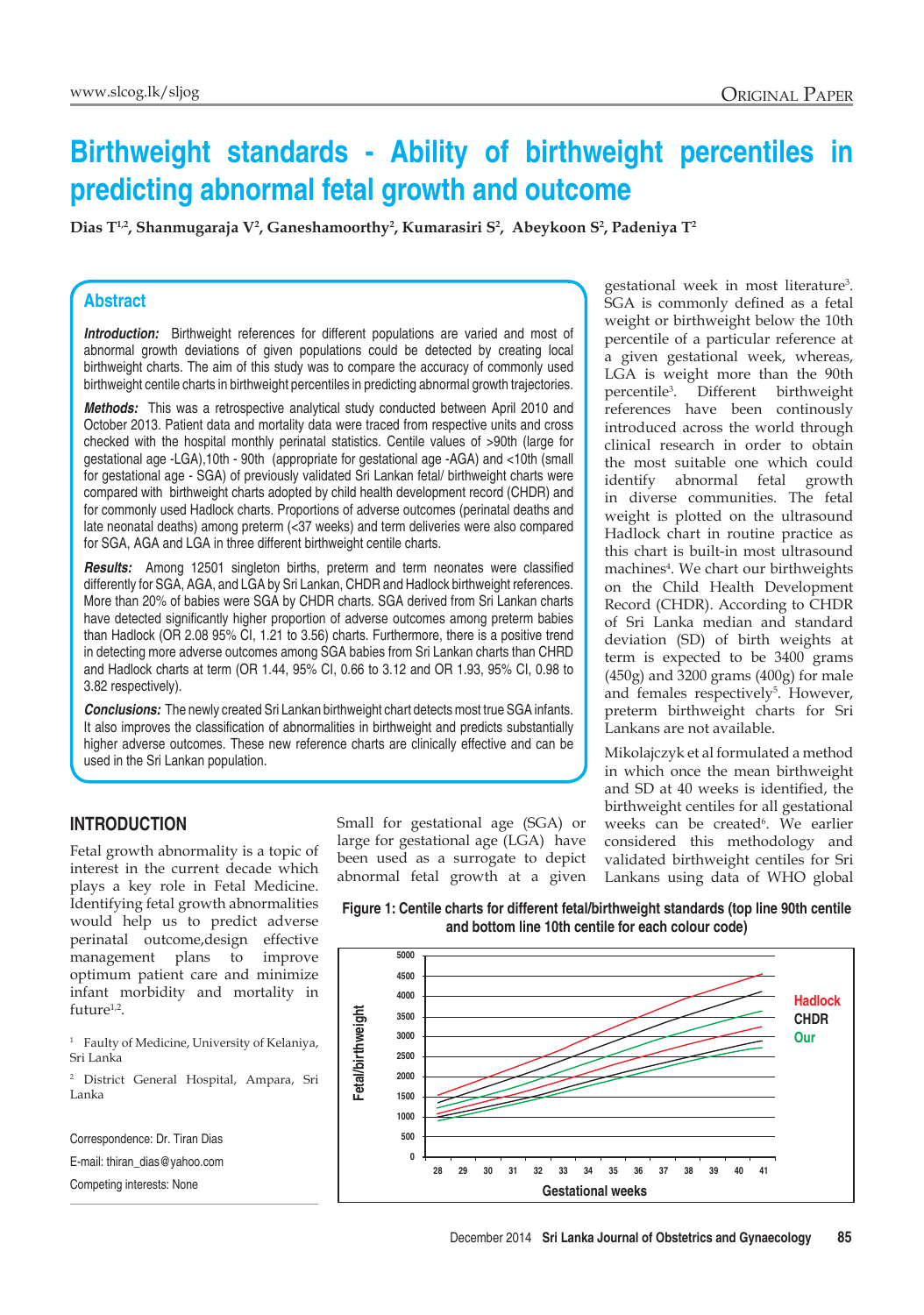| Table 1: Study population characteristics |             |  |  |  |  |
|-------------------------------------------|-------------|--|--|--|--|
| Total                                     | 12501       |  |  |  |  |
| Mean Maternal age (SD)                    | 27.2 (6.06) |  |  |  |  |
| Sinhalese %                               | 89.09       |  |  |  |  |
| Muslims %                                 | 9.7         |  |  |  |  |
| Tamil %                                   | 1.2         |  |  |  |  |
| Number of nulliparous women (%)           | 5049 (40.1) |  |  |  |  |
| Normal outcome                            | 12399       |  |  |  |  |
| <b>Stillbirths</b>                        | 65          |  |  |  |  |
| Early neonatal deaths                     | 21          |  |  |  |  |
| Late neonatal deaths                      | 16          |  |  |  |  |
| Median GA at birth in days (IQR in days)  | 274(6)      |  |  |  |  |
| Mean birthweight in grams (SD)            | 2883 (483)  |  |  |  |  |

| Table 2: Proportions of LGA, AGA and SGA in 3 different centile references |                                    |                          |                         |               |  |  |  |
|----------------------------------------------------------------------------|------------------------------------|--------------------------|-------------------------|---------------|--|--|--|
|                                                                            | <b>HADLOCK</b><br><b>Reference</b> | <b>CHDR</b><br>Reference | Sri Lankan<br>Reference |               |  |  |  |
| Gender                                                                     | Overall                            | <b>Boys</b>              | Girls                   | Overall       |  |  |  |
| Mean BW at 40<br>weeks (g)                                                 | 3750                               | 3400                     | 3200                    | 3079          |  |  |  |
| SD(g)<br>476                                                               |                                    | 500                      | 500                     | 399           |  |  |  |
| <b>LGA</b>                                                                 | 98 (0.78%)                         | 354 (5.53%)              | 511 (8.4%)              | 2339 (18.73%) |  |  |  |
| <b>AGA</b>                                                                 | 5533 (44.3%)                       | 4392 (68.59%)            | 4156 (68.3%)            | 8567 (68.59%) |  |  |  |
| <b>SGA</b>                                                                 | 6858 (54.92%)                      | 1658 (25.88%)            | 1418 (23.3%)            | 1583 (12.68%) |  |  |  |

survey (mean birthweight at 40 weeks 3079 grams SD 399)<sup>7</sup> (Annex:1).

The aim of this study was to compare the accuracy of commonly used birthweight centile charts in predicting perinatal and neonatal mortality.

## **Methods**

This was a retrospective analytical study done between April 2010 and

October 2013 at the District General Hospital, Ampara, Sri Lanka. Individual pregnancy records, delivery suite registers and neonatal care unit records were searched. Patient data and mortality data were traced from respective units and cross checked with the hospital monthly perinatal statistics. Gestational age at delivery and birthweights were recorded. Outcome data of normal births, stillbirths, early and late

neonatal deaths were also recorded and entered to a purpose built excel sheet.

In order to classify SGA, AGA, and LGA, we applied three references to our study population. We have created fetal/birthweight percentiles for a given gestational week by anchoring the curve to a median/ mean birthweight at 40 weeks of CHDR birthweight reference (median 3400, SD 450 and mean 3200 SD 400 for males and females respectively), Hadlock reference (mean 3750, SD 476) and Sri Lankan birthweight reference (Data from the 2004–08 WHO Global Survey, mean 3079 SD 399)<sup>4,5,6,8</sup>.

The 10th and 90th percentiles were used as cut-offs for SGA, AGA, and LGA. We compared the adverse outcomes (perinatal and late neonatal deaths) in SGA, AGA and LGA groups classified by the three references. This comparison was done among preterm (<37 weeks) and term deliveries separately.

Ethical clearance was obtained from the the ethics review board of the district general hospital, Ampara.

## **Results**

A total of 12501 singleton births were included for this study. There were 12399 normal outcomes, 65 stillbirths, 21 early neonatal deaths and 16 late neonatal deaths reported during the study period. Basic characteristics of the study population are given in table 1. Percentage of SGA is overestimated by both Hadlock and CHDR references (figure 1 and table 2). The SGA rate is within accepted limit according to Sri

| Table 3: Comparison of normal and adverse outcomes according to different centile charts for preterm group |                                            |                           |                          |                           |                                   |                          |                           |                                   |
|------------------------------------------------------------------------------------------------------------|--------------------------------------------|---------------------------|--------------------------|---------------------------|-----------------------------------|--------------------------|---------------------------|-----------------------------------|
|                                                                                                            | <b>Preterm births</b>                      |                           |                          |                           |                                   |                          |                           |                                   |
|                                                                                                            | <b>Sri Lankan charts</b><br><b>Hadlock</b> |                           |                          | <b>CHDR</b>               |                                   |                          |                           |                                   |
|                                                                                                            | <b>Normal</b><br>outcome                   | <b>Adverse</b><br>outcome | <b>Normal</b><br>outcome | <b>Adverse</b><br>outcome | Odds ratio<br>(95% Cl)            | <b>Normal</b><br>outcome | <b>Adverse</b><br>outcome | Odds ratio<br>(95% CI)            |
| <b>LGA</b>                                                                                                 | 203                                        | 10                        | 25                       | 4                         | 0.31<br>$(0.09 \text{ to } 1.06)$ | 91                       | 6                         | 0.74<br>$(0.26 \text{ to } 2.11)$ |
| <b>AGA</b>                                                                                                 | 483                                        | 20                        | 342                      | 13                        | 1.09<br>$(0.53 \text{ to } 2.22)$ | 526                      | 21                        | 1.04<br>$(0.56 \text{ to } 1.94)$ |
| <b>SGA</b>                                                                                                 | 147                                        | 25                        | 466                      | 38                        | 2.08<br>$(1.21 \text{ to } 3.56)$ | 216                      | 28                        | 1.29<br>$(0.73 \text{ to } 2.32)$ |
| <b>Total</b>                                                                                               | 833                                        | 55                        | 833                      | 55                        |                                   | 833                      | 55                        |                                   |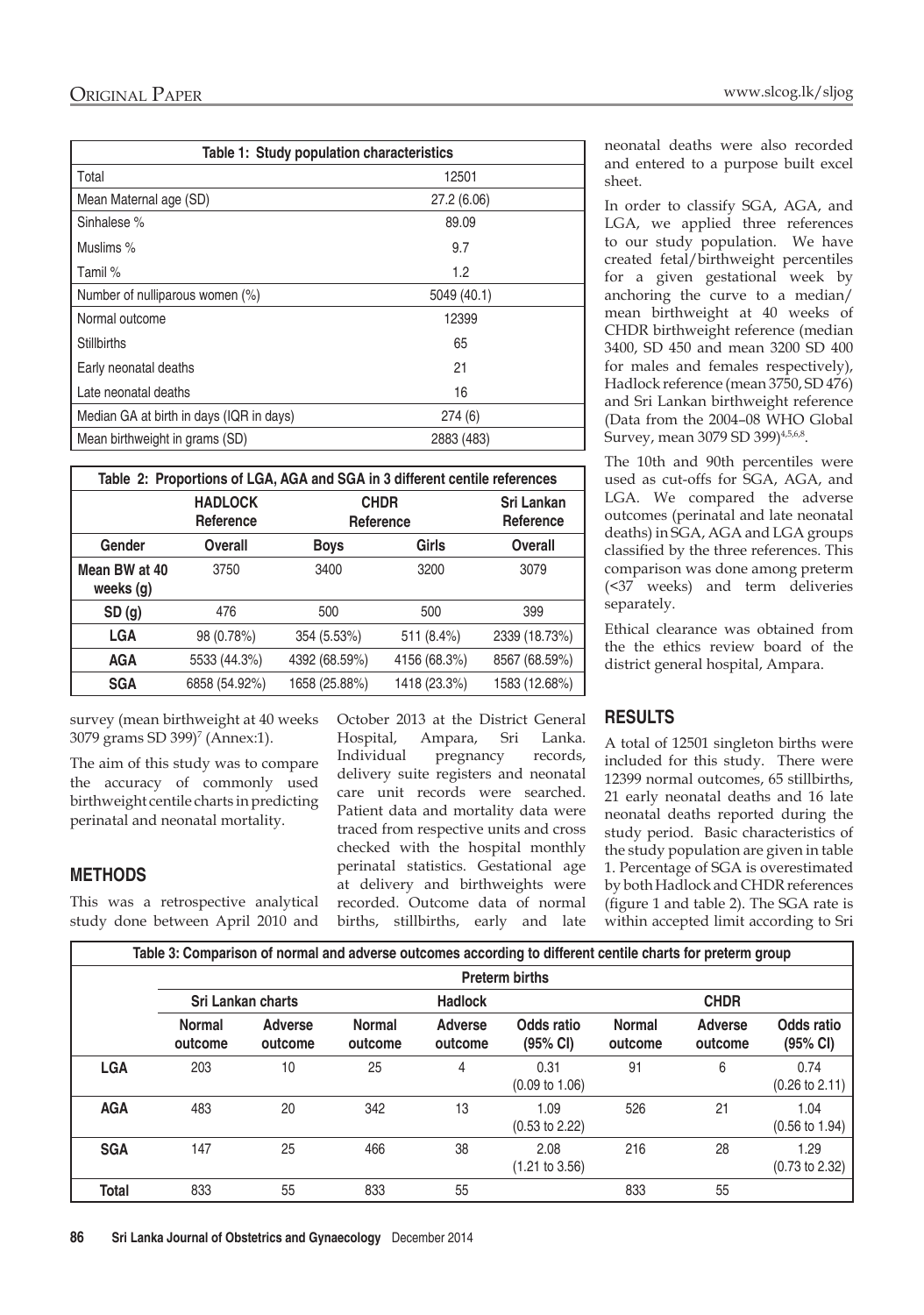|              | Table 4: Comparison of normal and adverse outcomes according to different centile charts for term group |                           |                          |                           |                                   |                          |                           |                                   |  |
|--------------|---------------------------------------------------------------------------------------------------------|---------------------------|--------------------------|---------------------------|-----------------------------------|--------------------------|---------------------------|-----------------------------------|--|
|              | <b>Term births</b>                                                                                      |                           |                          |                           |                                   |                          |                           |                                   |  |
|              | <b>Sri Lankan charts</b><br><b>Hadlock</b>                                                              |                           |                          | <b>CHDR</b>               |                                   |                          |                           |                                   |  |
|              | <b>Normal</b><br>outcome                                                                                | <b>Adverse</b><br>outcome | <b>Normal</b><br>outcome | <b>Adverse</b><br>outcome | Odds ratio<br>(95% CI)            | <b>Normal</b><br>outcome | <b>Adverse</b><br>outcome | Odds ratio<br>(95% CI)            |  |
| <b>LGA</b>   | 2119                                                                                                    | 7                         | 69                       | 0                         | ٠                                 | 451                      |                           | 1.49<br>(0.18)<br>12.14)          |  |
| <b>AGA</b>   | 8037                                                                                                    | 27                        | 5160                     | 18                        | 0.96<br>$(0.53 \text{ to } 1.75)$ | 8762                     | 31                        | 0.99<br>$(0.55 \text{ to } 1.76)$ |  |
| <b>SGA</b>   | 1399                                                                                                    | 12                        | 6326                     | 28                        | 1.93<br>$(0.98 \text{ to } 3.82)$ | 2352                     | 14                        | 1.44<br>$(0.66 \text{ to } 3.12)$ |  |
| <b>Total</b> | 11555                                                                                                   | 46                        | 11555                    | 46                        |                                   | 11555                    | 46                        |                                   |  |

Lankan birthweight reference. (table 2).

Significantly higher proportion of adverse outcomes in preterm group was detected when SGA is categorized by Sri Lankan reference than Hadlock (OR 2.08, 95% CI 1.21 to 3.56) reference (table 3). Adverse outcomes in term group are also high when SGA is categorized according to Sri Lankan reference than Hadlock's (OR 1.93, 95% CI 0.98 to 3.82) (table 4). There is a positive trend of detecting more adverse outcome when birth weights are plotted in Sri Lankan reference than CHDR reference in both preterm and term births.

## **Discussion**

Our study demonstrates that birthweight standards of Sri Lankans are differently classified by given charts. CHDR and Hadlock standards overestimate SGA while Sri Lankan reference derived from WHO global survey is well fitted to our population. Adverse outcomes are also more when SGA is classified according to Sri Lankan reference. Birthweight reference for given population is determined by many factors. Since most of preterm born infants are likely to be growth restricted, birthweights percentile based on preterm neonates substantially lower than that based on all unborn fetuses and neonates at a particular gestational week<sup>6</sup>. We tend to deliver most of complicated pregnancies before 40 weeks and most babies reach 40 weeks are healthy. Therefore, preterm birthweight charts

derived from mean birthweight at 40 weeks is much more accurate for a given population<sup>6</sup>.

Correct interpretation of fetal and neonatal growth is important in management of growth abnormalities. Due to unavailability of Sri Lankan estimated fetal weight (EFW) charts, we compel to plot EFW on Hadlock fetal weight charts in-built in most ultrasound machines. This invariably overestimates SGA rates in Sri Lankan unborn babies and may deliver inadvertently presuming possible adverse outcome. CHDR references are based on term birthweights of healthy neonates bone elsewhere. There is no evidence to suggest that CHDR chart is appropriate for our population. Despite this lack of robust evidence, we tend to chart birthweights of term and preterm babies on the same CHDR as birthweight charts according to gestational age at delivery for Sri Lankan babies are not available. This inadvertently overestimates the weight of Sri Lankan babies.

As a result, mothers of small babies tend to over-feed to achieve CHDR standards. At birth, the preterm AGA infant is likely to be metabolically very different from the intrauterine growth restricted infant (FGR) of the same gestational age<sup>9</sup>. Therefore, the nutritional requirement of the AGA and FGR infants is different. Several studies reported adverse effects of early accelerated growth which led to concerns with regard to their risk for later disease<sup>10,11</sup>.

Overall, our study demonstrated that, compared with the commonly used birthweight reference, our reference has an improved ability to identify abnormal fetal growth associated with an increased risk of neonatal death. So our birthweight reference charts are clinically effective and can be used in Sri Lankan population. Further, we would also like to create growth charts in future for babies born preterm at different gestational weeks, which will enable us to monitor infant growth according to their respective birthweights. ■

#### **References**

- 1. Singh T, Leslie K, Bhide A, D'Antonio F, Thilaganathan B. Role of secondtrimester uterine artery Doppler in assessing stillbirth risk. Obstetrics & Gynecolology 2012; 119: 256–261
- 2. Kumarasiri S, Wanigasekara R, Wahalawatta L, Jayasinghe L, Padeniya T, Dias T. Accuracy of ultrasound estimated fetal weight formulae to predict actual birthweight after 34 weeks: prospective validation study. Ceylon Medical Journal. 2013 Sep;58(3):116-21.
- 3. Unterscheider J, Daly S, Geary MP, Kennelly MM, McAuliffe FM, O'Donoghue K, Hunter A, Morrison JJ, Burke G, Dicker P, Tully EC, Malone FD. Definition and management of fetal growth restriction: a survey of contemporary attitudes. european journal of obstetrics gynecology & reproductive biology. 2014 Mar;174:41- 5
- 4. Hadlock F, Harrist R, Martinez-Poyer J. In Utero Analysis of Fetal Growth: A Sonographic Weight Standard'.